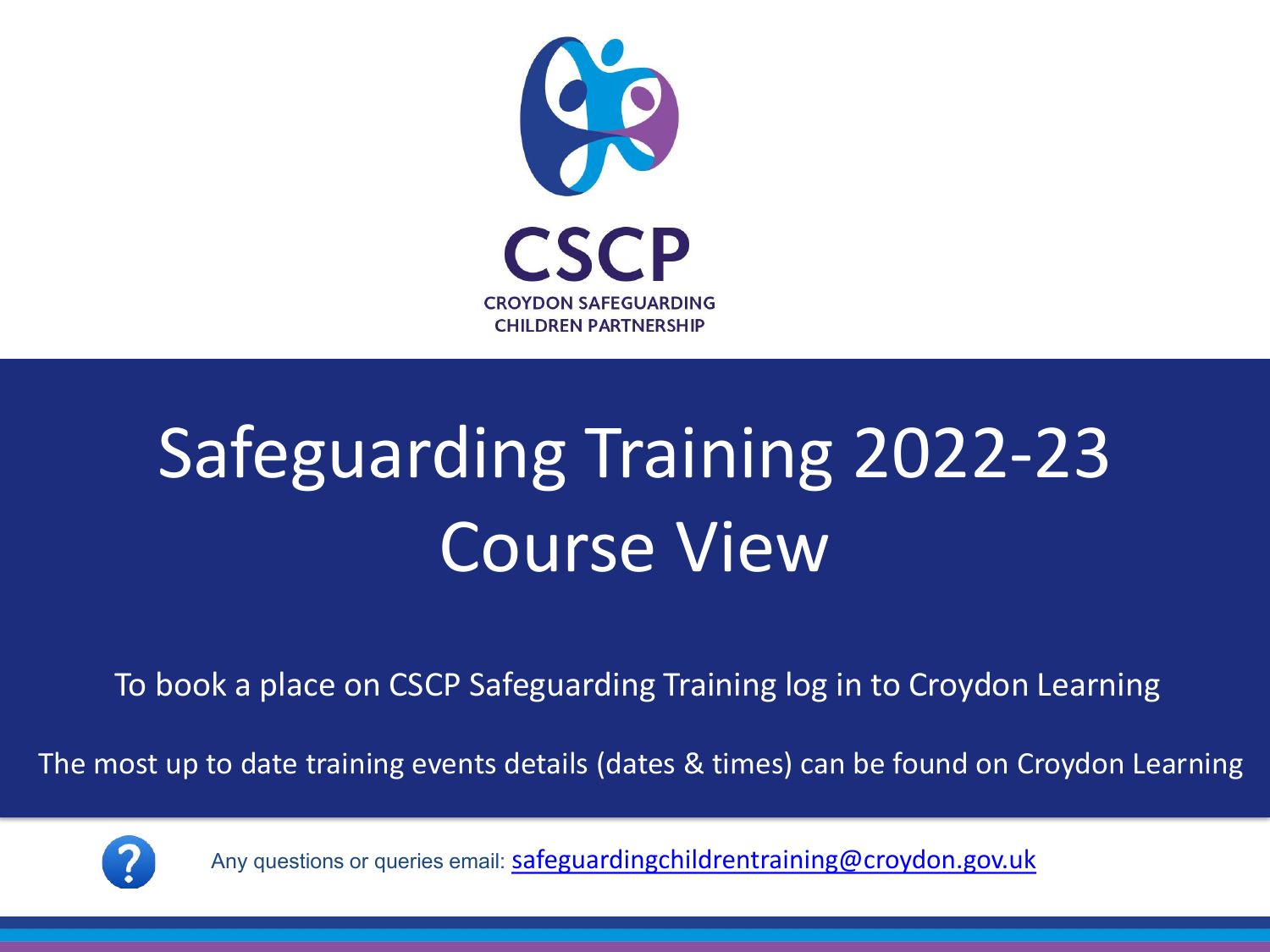| <b>Child Neglect Training</b>                                                                                                                          | <b>Dates</b>                      |
|--------------------------------------------------------------------------------------------------------------------------------------------------------|-----------------------------------|
|                                                                                                                                                        | Friday 01/07/2022 09:30 - 16:30   |
| If you work with children and families, being alert to how well<br>the child is cared for is essential. This course will help you                      | Thursday 06/10/2022 09:30 - 16:30 |
| understand and recognise neglect, and it will challenge your<br>thinking as to what neglect is. The course will cover some                             | Thursday 23/02/2023 09:30 - 16:30 |
| serious case review findings and why practitioners find it<br>difficult to identify neglect.                                                           |                                   |
| If you are planning to complete GCP2 Training, complete                                                                                                |                                   |
| this training before attending GCP2. To know more about<br>child neglect in Croydon, visit the following CSCP Child<br><b>Neglect information page</b> |                                   |
| Trainer - Hayley Tuffin<br>Venue - MS Teams                                                                                                            | <b>Click here to book</b>         |
| <b>Domestic Abuse Awareness Training</b>                                                                                                               | <b>Dates</b>                      |
| The impact of domestic abuse for children is recognised as                                                                                             | Thursday 09/06/2022 09:30 - 1:00  |
| a significant safeguarding risk, especially when other factors                                                                                         | Thursday 7/07/2022 09:30 - 1:00   |
| such as parental metal health and parental substance<br>misuse are also issues. This multi-agency training will help                                   | Thursday 15/09/2022 09:30 - 1:00  |
| practitioners understand and identify domestic abuse, and<br>explain the processes to assess and manage risk.                                          | Thursday 06/10/2022 09:30 - 1:00  |
|                                                                                                                                                        | Thursday 10/11/2022 09:30 - 1:00  |
| This Domestic Abuse awareness training must be completed<br>before completing Risk Identification in Domestic Abuse and<br><b>MARAC</b> training       | <b>Future dates to follow</b>     |
| Trainer - Croydon FJC                                                                                                                                  | <b>Click here to book</b>         |

Training is being delivered through virtual classrooms until further notice. Course date information is updated here periodically, visit Croydon Learning for up to date information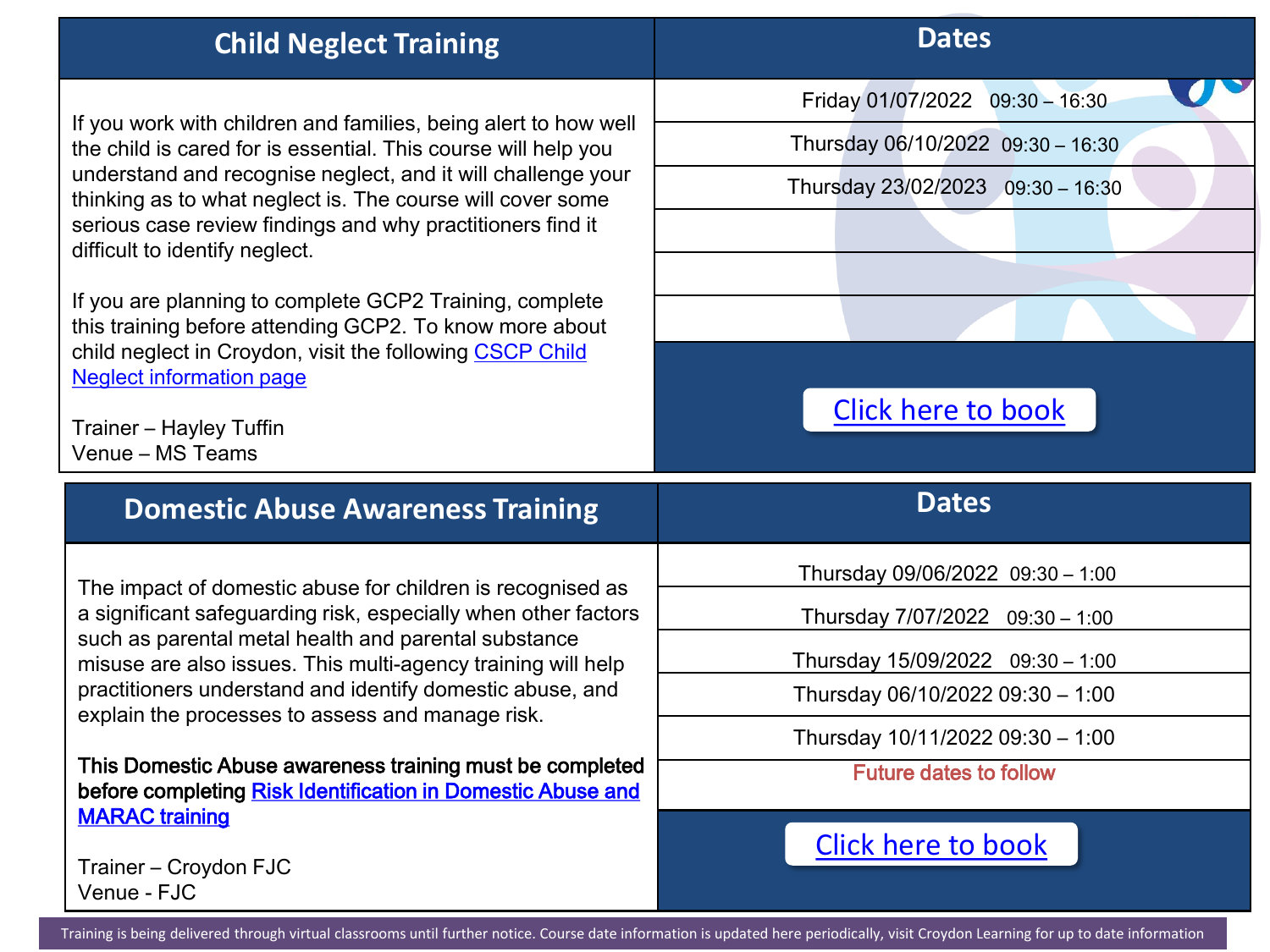| <b>Croydon Gangs Training</b>                                                                                                                                                                                                                                                                                                                                                                                                 | <b>Dates</b>                                                                                                                |
|-------------------------------------------------------------------------------------------------------------------------------------------------------------------------------------------------------------------------------------------------------------------------------------------------------------------------------------------------------------------------------------------------------------------------------|-----------------------------------------------------------------------------------------------------------------------------|
| The issue of youth gangs remains a concern across London<br>and one that professionals from all disciplines find<br>themselves coming in to contact with.<br>The training will look practice to support gang affected young<br>people and families and insight into the wide range of multi-<br>agency work being undertaken and the forums where gangs<br>are discussed.<br>Trainer – Croydon Gangs Team<br>Venue - MS Teams | Wednesday 13/07/2022 13:30 - 1630<br>Wednesday 05/10/2023 13:30 - 16:30<br>Wednesday11/01/2023<br><b>Click here to book</b> |
| <b>Graded Care Profile2 (GCP2) Training</b>                                                                                                                                                                                                                                                                                                                                                                                   | <b>Dates</b>                                                                                                                |
| The Graded Care Profile2 is a tool developed by the NS{CC<br>to support practitioners to accurately and confidently<br>measure the quality of care being provided to a child. In<br>Croydon it has been introduced as part of the child neglect<br>strategy. The GCP2 can only be used after successfully                                                                                                                     | Friday 8/07/2022 09:30 - 15:30<br>Wednesday 19/10/2022 09:30 - 15:30<br>Thursday 09/03/2023 - 09:30 - 15:30                 |
| completing this training.                                                                                                                                                                                                                                                                                                                                                                                                     |                                                                                                                             |

\*\* ensure you have recently completed Child Neglect [Training before completing this training \\*\\* Child Neglect](https://croydon.learningpool.com/course/view.php?id=313)  Training \*\*

Trainer – Croydon GCP2 Champions Venue - MS Teams

#### [Click here to book](https://croydon.learningpool.com/course/view.php?id=355)

Training is being delivered through virtual classrooms until further notice. Course date information is updated here periodically, visit Croydon Learning for up to date information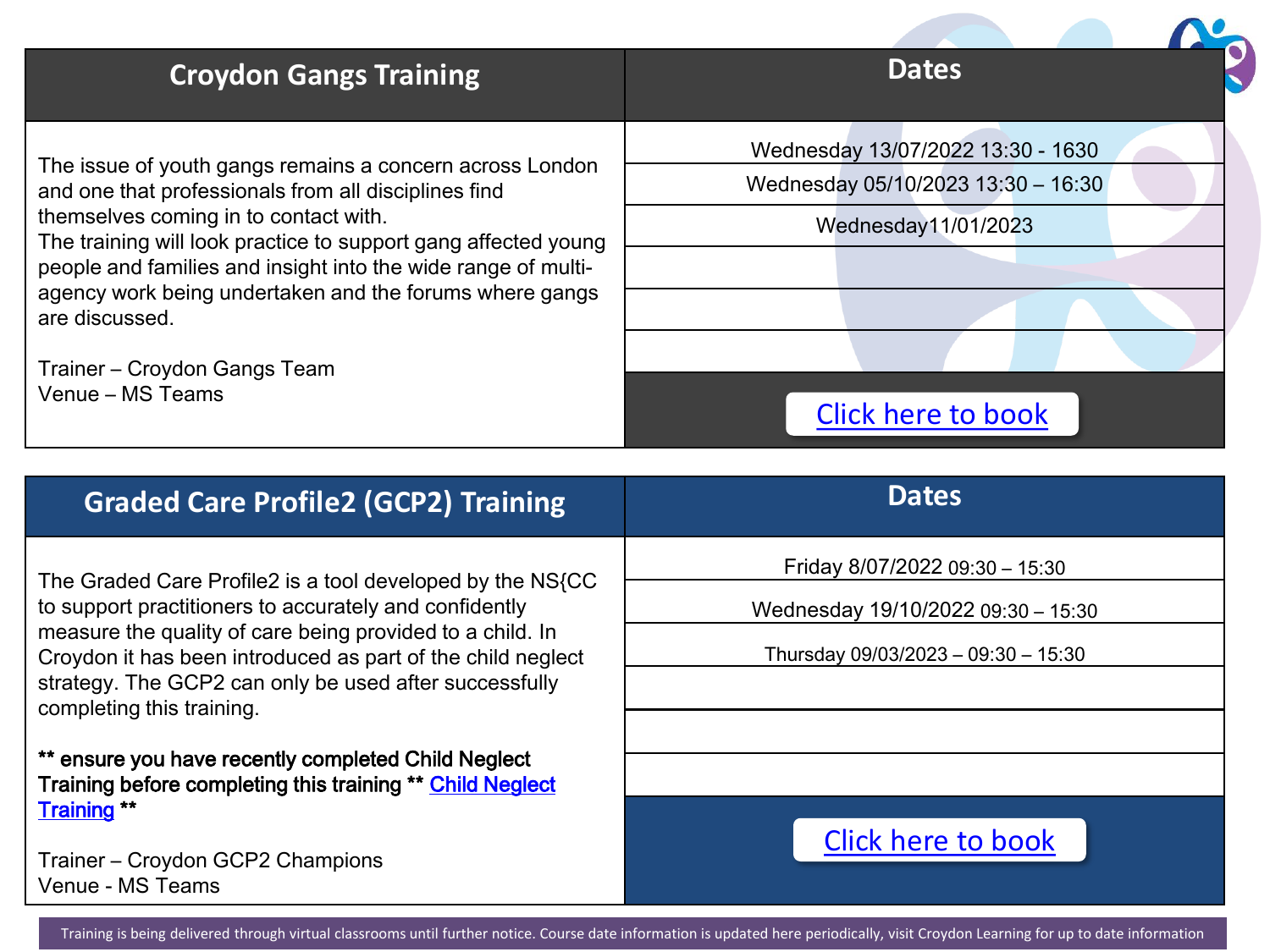#### **GCP2 REFRESHER**

60min refresher session - For professionals already trained in using the GCP2

This short training is an opportunity to refresh your skills in using its core features, scoring and best practice.

If you require GCP2 Tool training [click here](https://croydon.learningpool.com/course/view.php?id=355)

Trainer – Croydon GCP2 Champions

|  | <b>Dates</b>                  |  |
|--|-------------------------------|--|
|  |                               |  |
|  |                               |  |
|  | <b>Future dates to follow</b> |  |
|  |                               |  |
|  |                               |  |
|  |                               |  |
|  | <b>Click here to book</b>     |  |

| <b>Impact of Parental Mental Health Training</b>                                                                            | <b>Dates</b>                                                             |  |
|-----------------------------------------------------------------------------------------------------------------------------|--------------------------------------------------------------------------|--|
| This training aims to give an increased understanding of the<br>relationship between parental mental health problems, child | Wednesday 08/06/2022 1:00 - 4:00<br>Wednesday 16/11/2022 1:00 - 4:004:00 |  |
| safeguarding and child protection.                                                                                          | Wednesday 08/02/2023 1:00 - 4:00                                         |  |
| Parental Mental Health problems has often featured in local<br>and national serious case review. Lack of awareness of the   |                                                                          |  |
| issue may lead practitioners not fully understanding the<br>impact on parenting capacity.                                   |                                                                          |  |
|                                                                                                                             |                                                                          |  |
| Trainer - Lee Avery<br>Venue – Face to face (tbc)                                                                           | Click here to book                                                       |  |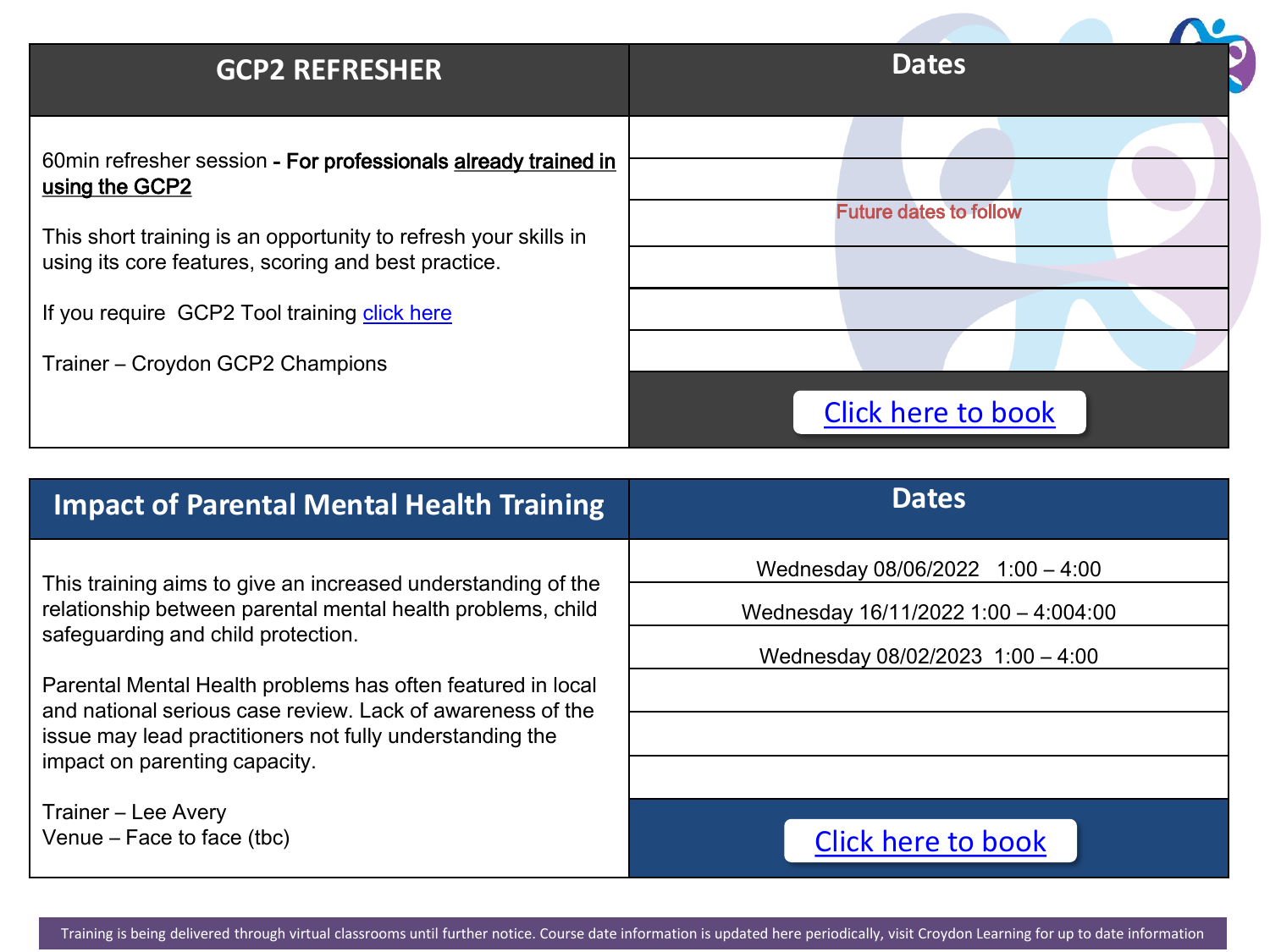| <b>Impact of Parental Substance Misuse</b><br><b>Training</b>                                                                                                                                                                                                                                                                                                                                | <b>Dates</b>                                                                                                                          |
|----------------------------------------------------------------------------------------------------------------------------------------------------------------------------------------------------------------------------------------------------------------------------------------------------------------------------------------------------------------------------------------------|---------------------------------------------------------------------------------------------------------------------------------------|
| This training will enhance and develop knowledge and skills<br>in working with families affected by problematic alcohol and<br>drug use. It will help give an understanding of why substance<br>misuse may occur, recovery and behaviour models, and its<br>impact on parenting and children.<br>Trainer - Lee Avery<br>Venue $-$ Face to face (tbc)                                         | Thursday 06/07/2022 1:00 - 4:00<br>Wednesday 07/12/2022 1:00 - 4:00<br>Thursday 16/03/2023 09:30 - 12:30<br><b>Click here to book</b> |
| Introduction to drug and alcohol awareness                                                                                                                                                                                                                                                                                                                                                   | <b>Dates</b>                                                                                                                          |
| Substance misuse can affect children, young people and<br>adults. Drug and alcohol use can range from the occasional<br>to problematic and can sometimes result in an individual<br>choosing to seek support to change their use.<br>This training will give you an introduction to the effects drugs<br>and alcohol can have and how to refer to local services. The<br>training will cover | Wednesday 28/09/2022 09:30 - 11:00<br>Friday 09/12/2022 09:30 - 11:00<br>Wednesday 15/03/2023 - 09:30 - 11:00                         |
| Commonly used substances<br>Why people use substances<br><b>Harm Reduction advice</b><br>Overdose advice<br>Safeguarding thresholds (Substance Misuse)<br>Safeguarding Practice Reviews and Substance Misuse<br>Trainer - Change Grow Live (CGL)                                                                                                                                             | <b>Click here to book</b>                                                                                                             |

Training is being delivered through virtual classrooms until further notice. Course date information is updated here periodically, visit Croydon Learning for up to date information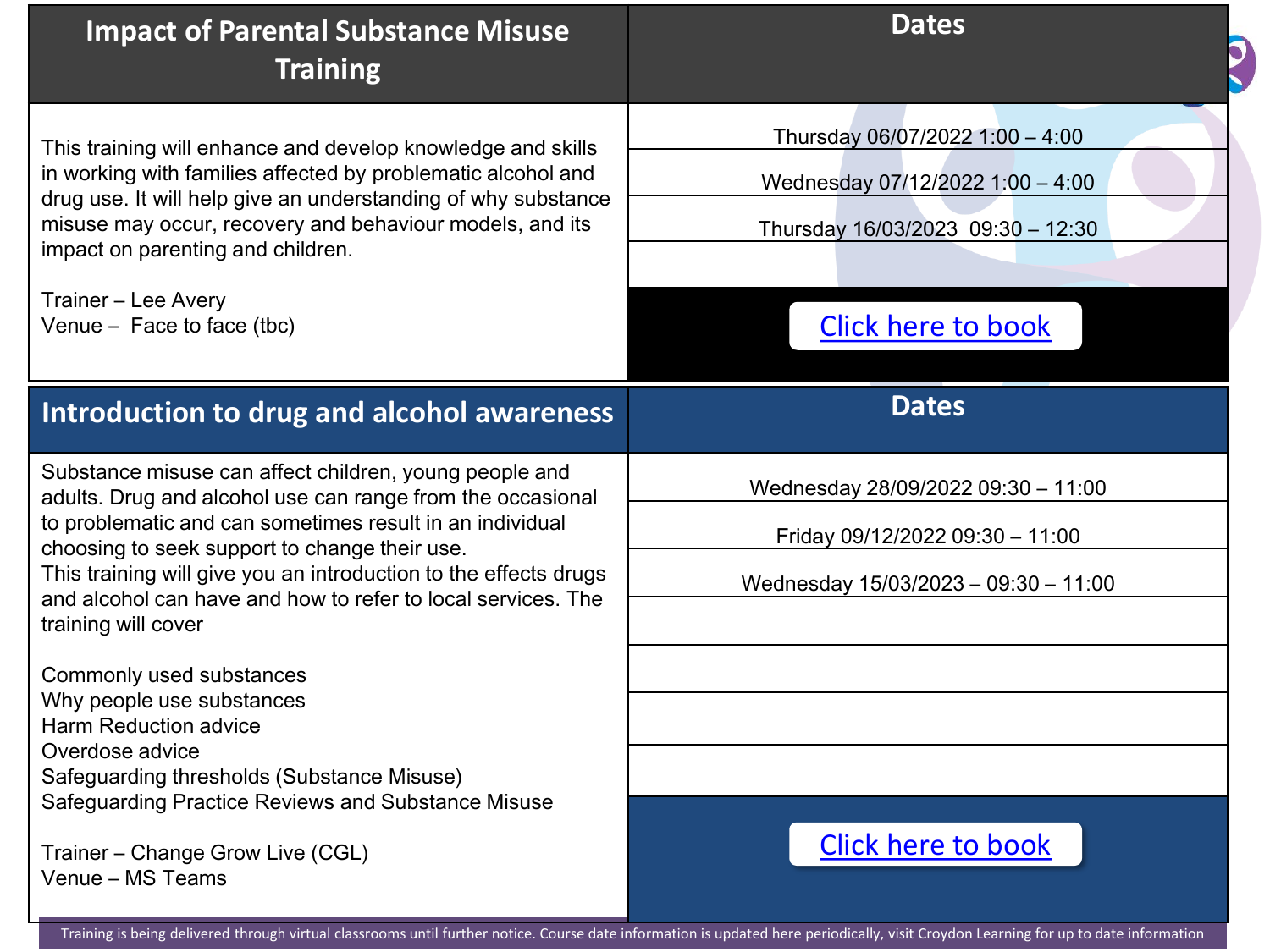| <b>Risk Identification in Domestic Abuse and</b><br><b>MARAC</b>                                                         | <b>Dates</b>                       |
|--------------------------------------------------------------------------------------------------------------------------|------------------------------------|
| This training will advance your understanding of domestic                                                                | Thursday 16/06/2022 09:30 - 3:00   |
| abuse risk identification, high risk and processes, and how to                                                           | Thursday 14/07/2022 09:30 - 3:00   |
| manage risk. You will gain an understanding of the evidence<br>base that informs the CAADA DASH, identification of risk, | Thursday 22/09/2022 09:30 - 3:00   |
| high risks factors for serious harm and homicide.<br>You also gain an understanding of the local MARAC                   | Thursday 3/10/2022 09:30_3:00      |
| arrangements. ** The Domestic Abuse Awareness Training<br>should be completed first **                                   | Thursday 17/11/2022 09:30 - 3:00   |
|                                                                                                                          | <b>Future dates to follow</b>      |
| Trainer - Croydon FJC<br>Venue - FJC                                                                                     | <b>Click here to book</b>          |
|                                                                                                                          |                                    |
| <b>Safeguarding Children Level 3</b><br>(not the same as DSL training)                                                   | <b>Dates</b>                       |
|                                                                                                                          | Tuesday 21/06/2022 09:30 - 15:00   |
| This multi-agency group training is based on the core<br>competencies as outlined in the DfE Working Together to         | Wednesday 14/09/2022 09:30 - 15:00 |
| Safeguard Children 2018 and the London Child Protection<br>Procedures. Looking at recognition of abuse, agency roles     | Thursday 24/11/2022 09:30 - 15:00  |
| and responsibilities, professional biases and blind spots and                                                            | Tuesday 24/01/2023 09:30 - 15:00   |
| more.<br>(Note – this is not the same as DSL training)                                                                   | Thursday 16/03/2022 09:30 - 15:00  |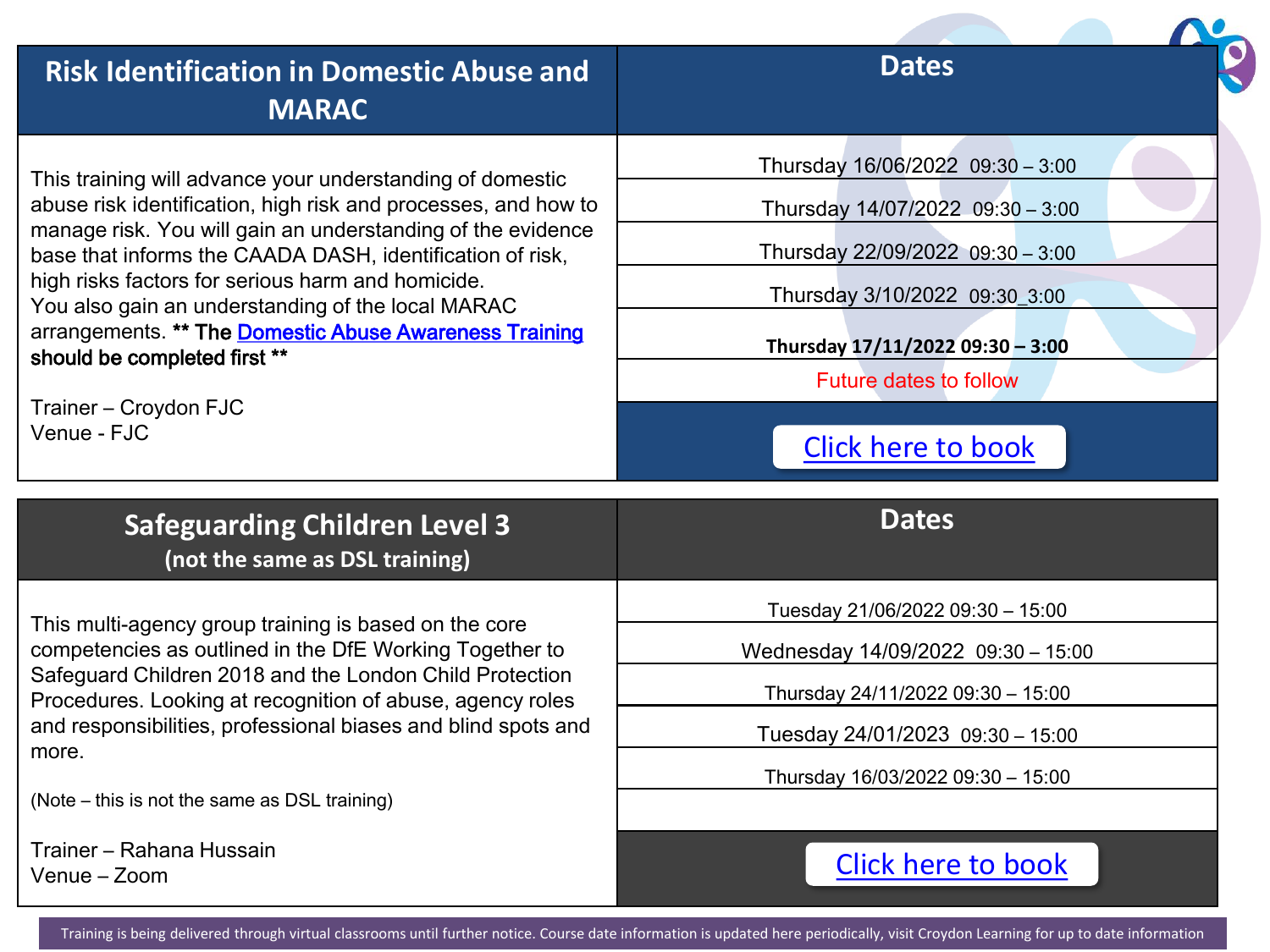### **Working Together in Child Protection Dates**

All practitioners who have responsibility for safeguarding and child protection referrals need to understand the roles, responsibilities and function of core groups and child protection conferences.

This course will help you understand more about the importance of professional contribution to child protection conferences and Child in Need Core Group Meetings. You will also be offered the chance to observe a child protection conference.

Trainer – Croydon Child Protection Service Leads Venue – MS Teams

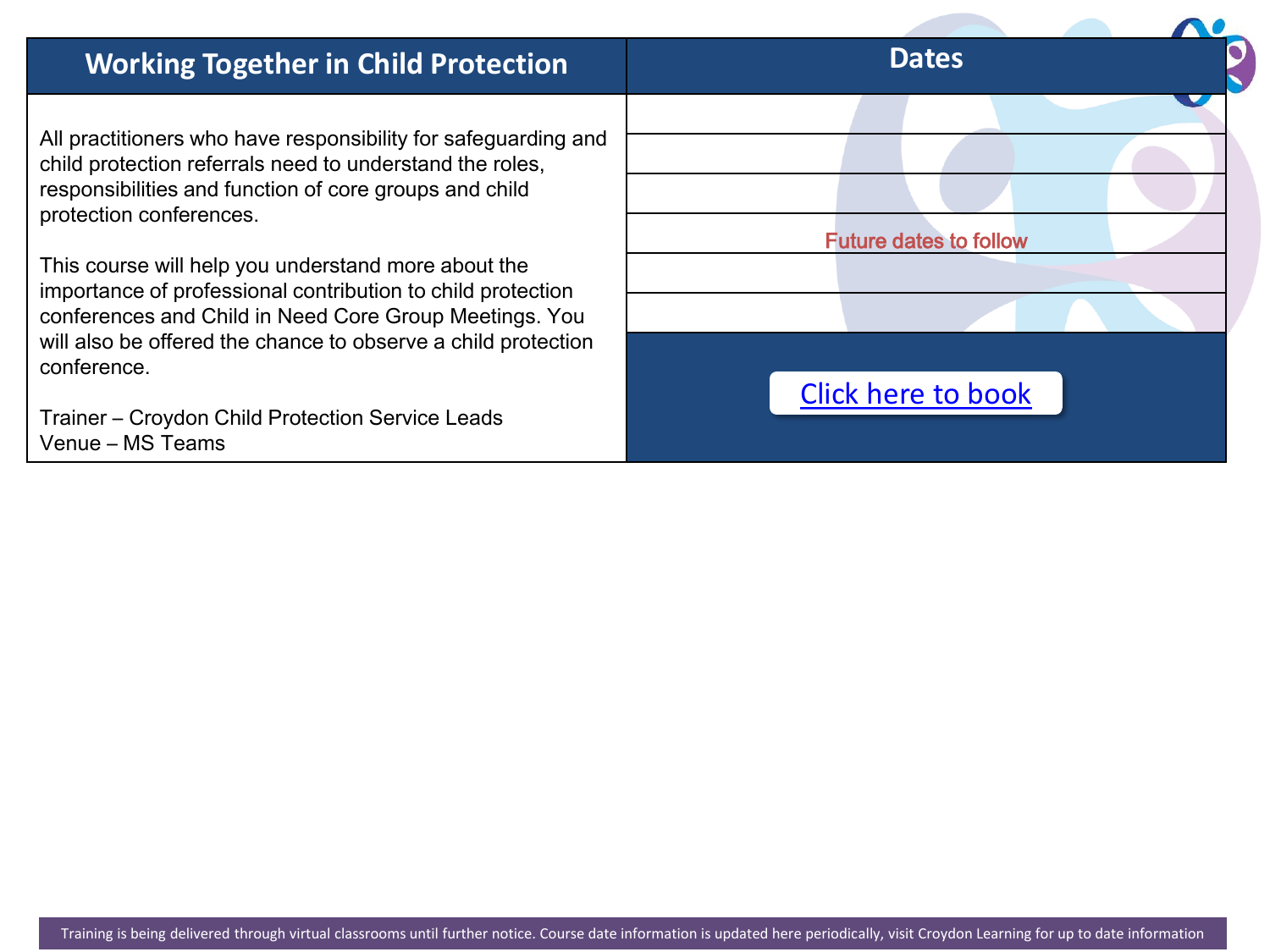

## **Safeguarding Children E-Learning**



Croydon safeguarding e-learning is free to any community member, volunteer or professional working with children and families in Croydon.

**Simply 'self-register' now at the site below - use your work email address when registering**



[www.croydon.melearning.university/course\\_centre](https://croydon.melearning.university/course_centre)

| <b>E-Learning Course Name</b>             | <b>Description</b>                                                                                                  |
|-------------------------------------------|---------------------------------------------------------------------------------------------------------------------|
|                                           |                                                                                                                     |
| <b>Safeguarding Awareness: Adults and</b> | This safeguarding awareness course is for people who might come into contact with or have occasional contact        |
| <b>Children</b>                           | with children or vulnerable adults. The course explains what is meant by the terms used, how to recognise           |
| (1.5 hour)                                | abuse, how to reduce risk and what to do if you suspect abuse or if abuse is disclosed to you.                      |
|                                           |                                                                                                                     |
| <b>Safeguarding Children Level 1</b>      | This course will help to ensure that all people working with or who have contact with children and young            |
| (2 hours)                                 | people are equipped to carry out their safeguarding responsibilities effectively. It should be completed for        |
|                                           | those who will also need to complete Safeguarding Level 2. It is suitable for those who have infrequent contact     |
|                                           | with children but may become aware of concerns.                                                                     |
| <b>Safeguarding Children Level 2</b>      | This course is intended for everyone who makes or who could potentially make onward safeguarding referrals          |
| (2 Hours)                                 | to the Police and Children's Social Care. It covers a range of learning relating to making an appropriate referral, |
|                                           | roles and responsibilities.                                                                                         |
| <b>Safeguarding Children with</b>         | This course is suitable for all staff who work with children, young people and their families. Although this        |
| <b>Disabilities (30 mins)</b>             | course forms part of an induction programme for new starters, it is also intended for all practitioners who want    |
|                                           | to improve their knowledge and continue their professional development.                                             |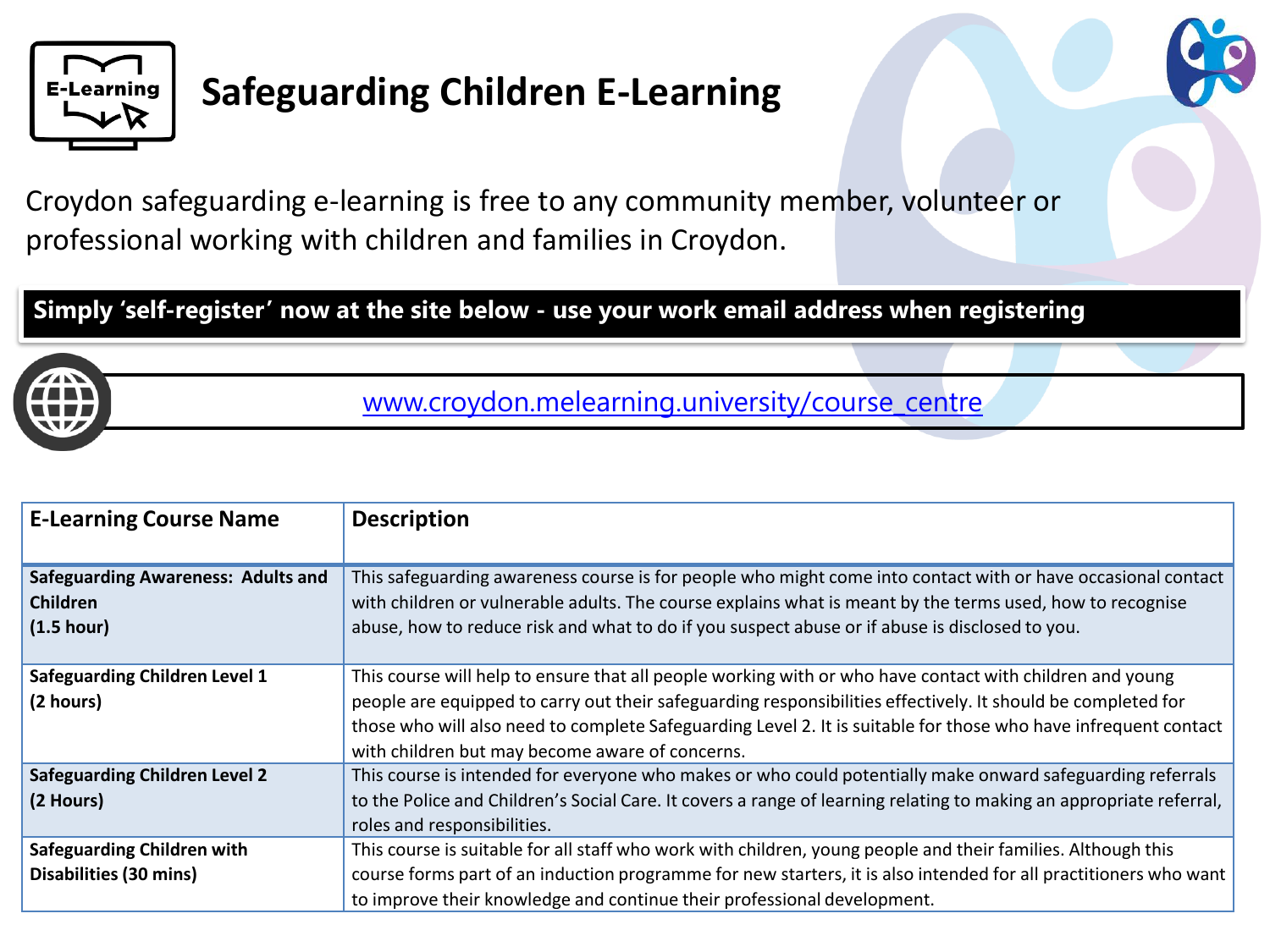

# **Safeguarding Children E-Learning**





### [www.croydon.melearning.university/course\\_centre](https://croydon.melearning.university/course_centre)

| <b>Child Sexual Exploitation Level 1 (3 Hours)</b> | The course has been designed to help anyone who works with children and young people safeguard             |
|----------------------------------------------------|------------------------------------------------------------------------------------------------------------|
|                                                    | them from Child Sexual Exploitation (CSE). In this course you will learn what CSE is and learn about CSE   |
|                                                    | from the perspective of the offenders and the victims. You will also learn about key role mobile and       |
|                                                    | internet technology plays in CSE and about the differences between gang and group CSE.                     |
| <b>Child Sexual Exploitation Level 2 (1.5</b>      | The course has been designed to help people who have a statutory duty to safeguard children to know        |
| hours)                                             | the law in relation to Child Sexual Exploitation (CSE) and to know how to record a CSE risk assessment.    |
|                                                    | You will also learn some essential CSE practice principles and intervention strategies. The course aimed   |
|                                                    | at all safeguarding professionals who have a duty to safeguard and promote the welfare of children         |
|                                                    | and young people (this includes, social workers, police officers, teachers, family support workers,        |
|                                                    | foster carers and health professionals to name a few).                                                     |
| <b>Autism Awareness (1 hour)</b>                   | This course will give learners an introduction and awareness of autism. It is aimed at people who want     |
|                                                    | to understand and make a difference in the lives of individuals with the autism spectrum condition,        |
|                                                    | including parents, carers, professionals and individuals with a diagnosis of autism and who have little or |
|                                                    | no knowledge of the condition.                                                                             |
| <b>Online Safety - Risks to Children (30 mins)</b> | Most children use the Internet positively but they can sometimes behave in ways that may place             |
|                                                    | themselves at risk. Knowing the potential risks and being able to encourage responsible and safe use of    |
|                                                    | the internet is vital to help safeguard children online.                                                   |
| <b>Bullying and Cyberbullying (30 mins)</b>        | This course describes the negative impact of bullying and cyberbullying and teaches positive strategies    |
|                                                    | and solutions for people who experience bullying. This course is intended for all children's workforce     |
|                                                    | practitioners, i.e. all staff who work with children, young people and their families.                     |
| <b>Effective Communication with Children</b>       | This 'Effective Communication - Communicating with Children and Families' course will help enable          |
| and Families (1.5 hours)                           | you to communicate effectively with children, young people and their parents or carers. Includes focus     |
|                                                    | on - barriers to effective communication, professional boundaries, listening first and carefully, being    |
|                                                    | prepared etc.                                                                                              |
|                                                    |                                                                                                            |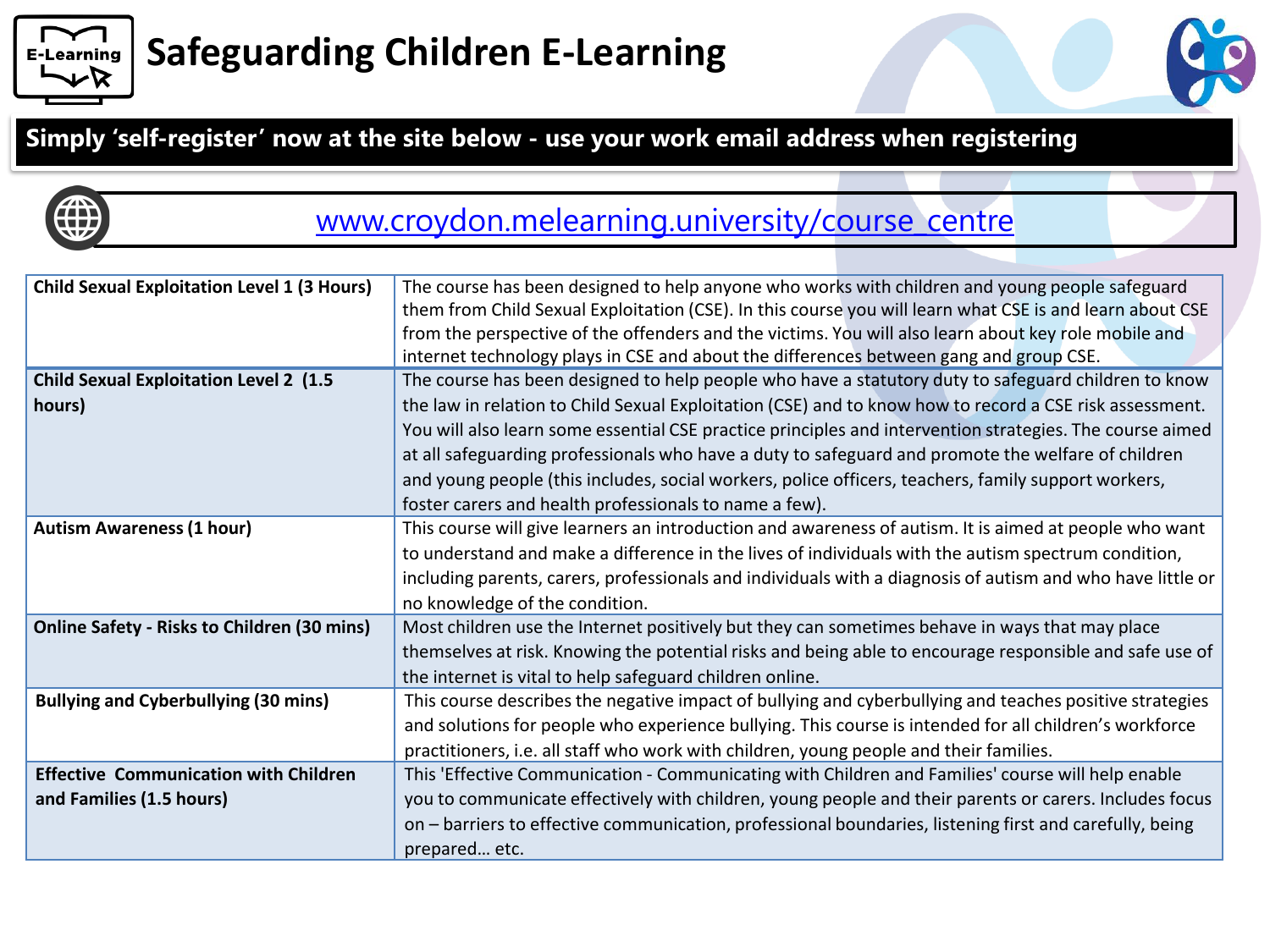

# **Safeguarding Children E-Learning**

#### **Simply 'self-register' now at the site below - use your work email address when registering**



### [www.croydon.melearning.university/course\\_centre](https://croydon.melearning.university/course_centre)

| Domestic Abuse (1.5 hour)<br><b>Substance Misuse (1 hour)</b><br><b>Online Safety for Parents and Carers (30</b> | Domestic abuse is a serious and widespread problem which affects nearly 10% of women and 5% of<br>men every year. In this course you will learn who is at risk and how the law can help. You will also<br>learn about domestic abuse from the perspective of both the victim and the perpetrator.<br>This Substance Misuse course will enable you to understand how drugs work, how their use affects<br>people and their families and how addicts can be helped to recover.<br>Online safety is all about protecting people (especially children and young people) in the digital world |  |
|------------------------------------------------------------------------------------------------------------------|------------------------------------------------------------------------------------------------------------------------------------------------------------------------------------------------------------------------------------------------------------------------------------------------------------------------------------------------------------------------------------------------------------------------------------------------------------------------------------------------------------------------------------------------------------------------------------------|--|
| mins)                                                                                                            | - learning to understand and use new technologies in a safe and positive way, and knowing the risks<br>as well as the benefits.                                                                                                                                                                                                                                                                                                                                                                                                                                                          |  |
| The following e-learning is provided by the Home Office                                                          |                                                                                                                                                                                                                                                                                                                                                                                                                                                                                                                                                                                          |  |
| <b>PREVENT</b>                                                                                                   | Provided by the Home Office, this free online training provides learners with an understanding of the<br>needs and strategies to PREVENT radicalisation and associated duties to report.<br>It can be accessed here: https://www.elearning.prevent.homeoffice.gov.uk/edu/screen1.html                                                                                                                                                                                                                                                                                                    |  |
| <b>Female Genital Mutilation (FGM)</b>                                                                           | This Home Office designed course will support learns to identify and prevent female genital<br>mutilation (FGM).<br>The training will help a wide range of professionals to identify and assist girls who are at risk of FGM.<br>It can be accessed here: https://fgmelearning.vc-enable.co.uk/Register                                                                                                                                                                                                                                                                                  |  |
| <b>NEW Trauma Awareness Training</b>                                                                             | Trauma can affect anyone at any point in their life. It can affect people differently depending on a<br>number of factors, and because of this, it's important that we are able to recognise trauma in all<br>forms and are able to apply a trauma-informed approach across the entire organisation. This course<br>has been designed to help us become more aware of trauma, how to recognise it, and how to make<br>a change for the people we support.                                                                                                                                |  |